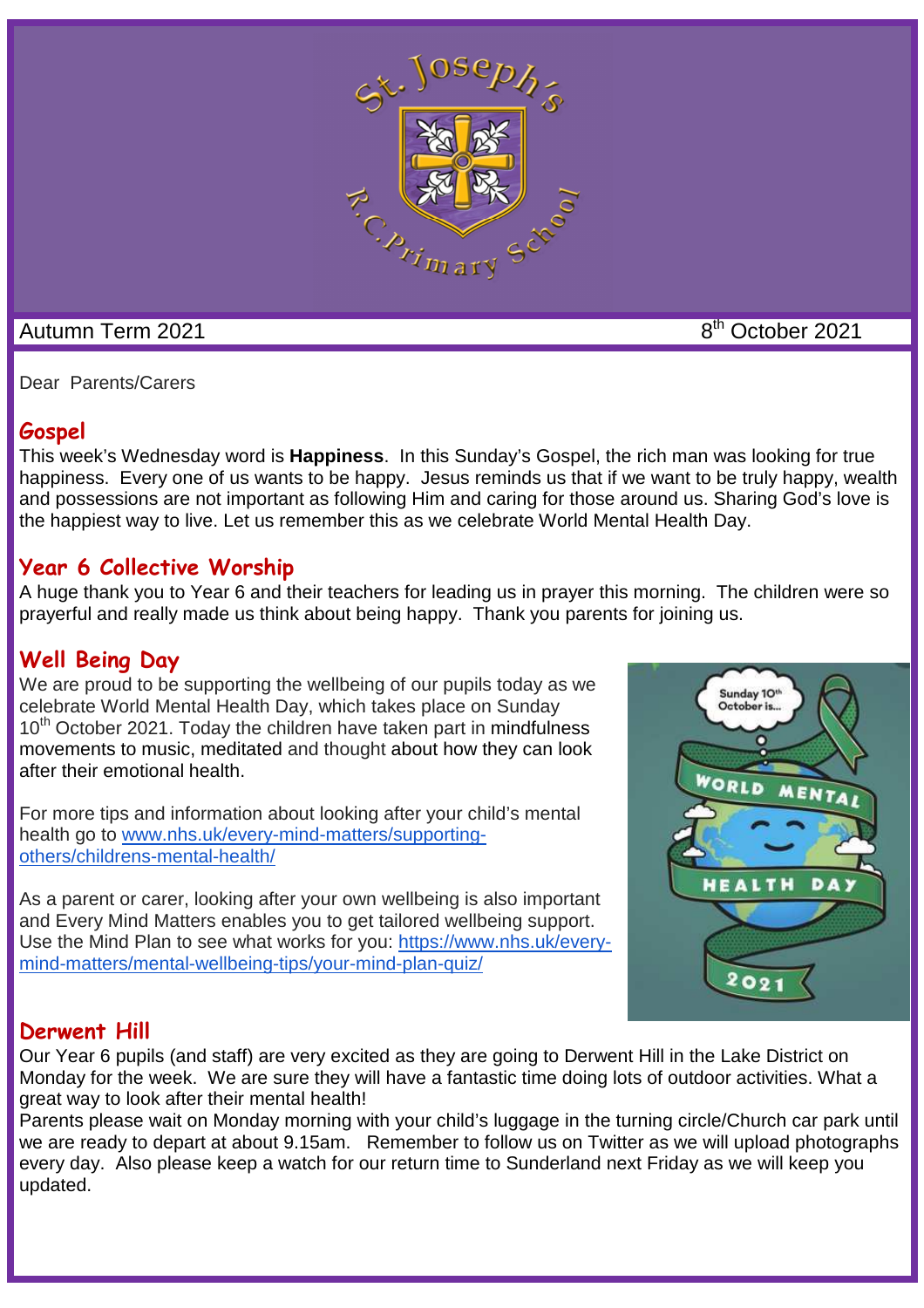# **COVID**

If you are joining us in school for collective worship you will need to:

- Wear a face covering
- Sanitise hands on entry to school
- Stay socially distanced wherever possible
- Do not enter if you are experiencing any Covid-19 symptoms

### **Reminders**

#### Earrings and jewellery

In the interests of health and safety, the Governors' policy is that **NO jewellery**, including earrings, rings or necklaces are to be

worn to school. If you wish to have your child's ears pierced, the Governors advise that you arrange this to be done at the beginning of the summer holidays so that the wounds are healed in time to avoid the wearing of sleepers when the child returns to school.

#### School Uniform

Our school uniform is important to us and a source of pride. It is one way in which we identify ourselves as a school family and it promotes a strong, cohesive school identity which supports high standards and expectations in all areas of school life. Please ensure your child is wearing their full school uniform **including a school tie for Years 1 – 6**.

**Parents are requested to ensure that all articles of clothing are clearly marked with their child's name.** This is important because children change for P.E. and games and items of clothing are easily mislaid.

#### Car parking

Please help us by not using the turning circle as a car park – it is a drop off only area. Please use the church car park.

# **Anti-Bullying Week**

Anti-bullying Week 2021 is being held between the 15th and 19th November.

There will be more information to follow but we will be 'kicking-off' Anti-Bullying week by taking part in Odd Sock Day on Monday 15<sup>th</sup> November - please come to school wearing odd socks!

Odd Socks Day is designed to be fun! It's an opportunity to encourage people to express themselves and celebrate their individuality and what makes us all unique!

### **Attendance**

Last week's attendance…

| 97.3 |
|------|
| 91.3 |
| 85.1 |
| 96.2 |
| 99.7 |
| 94.7 |
| 89.5 |
|      |

Spike went to Class 4 for the week ending 1<sup>st</sup> October 2021 with an excellent attendance of 99.7%.

Do not enter if you have any of the following symptoms:

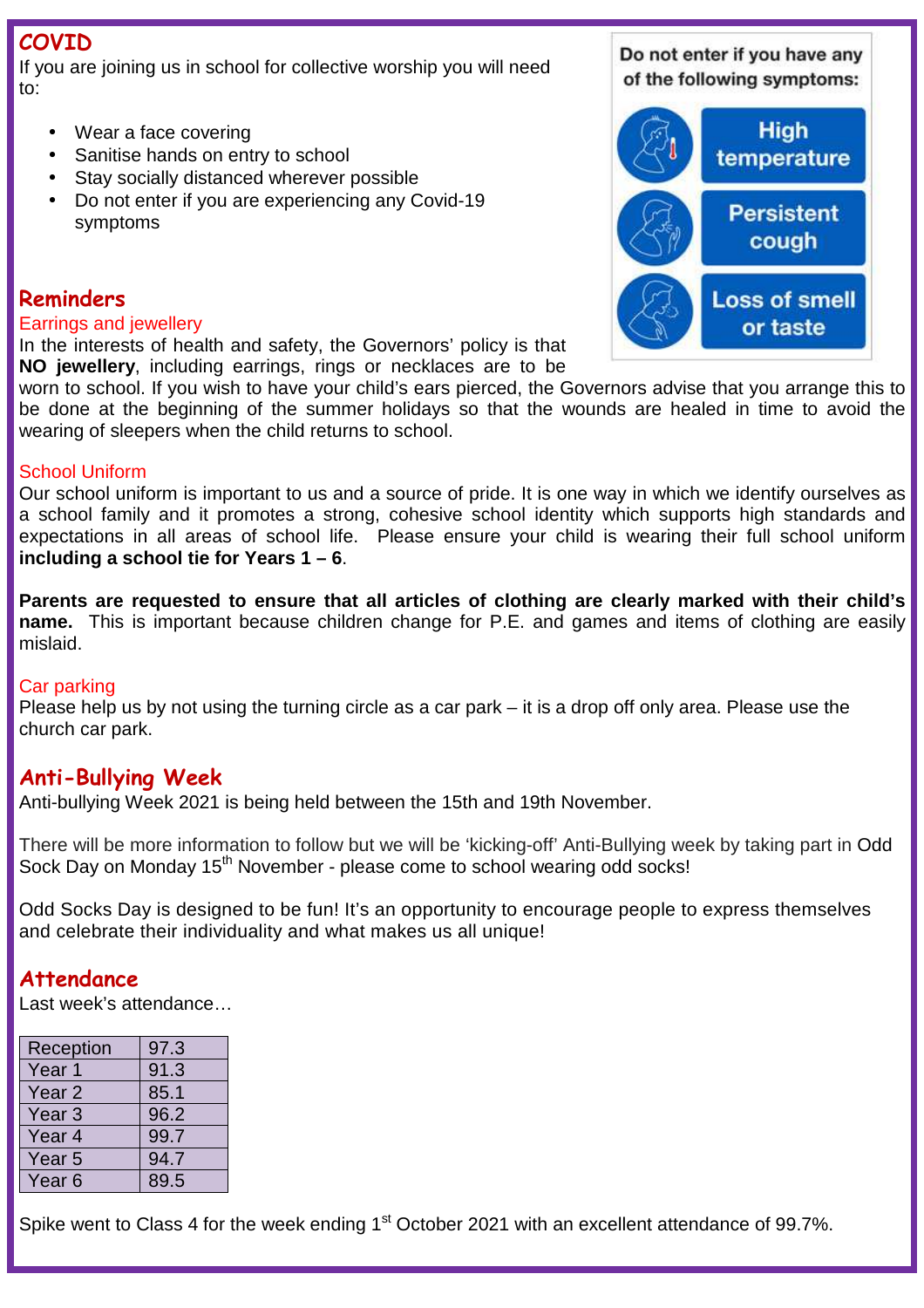### **Parent's Appointments**

Please call the school office from Monday 11<sup>th</sup> October to book a telephone appointment with your child's teacher. You will be able to discuss your child's progress during this appointment.

Telephone appointments are available as follows:

| Year              | Teacher               | Day                                | Time                      |
|-------------------|-----------------------|------------------------------------|---------------------------|
| <b>Nursery</b>    | <b>Mrs Stennett</b>   | Monday 18 <sup>th</sup> October    | $3.30$ pm $-5.20$ pm each |
|                   |                       | Tuesday 19 <sup>th</sup> October   | day                       |
|                   |                       | Wednesday 20 <sup>th</sup> October |                           |
| Reception         | Mrs Teasdale          | Monday 18 <sup>th</sup> October    | 3.30pm-4.30pm             |
|                   |                       | Wednesday 20 <sup>th</sup> October | $9am - 10.20am$           |
| Year 1            | <b>Miss Brack</b>     | Monday 18 <sup>th</sup> October    | 3.30pm-4.45pm             |
|                   |                       | Tuesday 19 <sup>th</sup> October   | 9.00am-10.10am            |
| Year <sub>2</sub> | <b>Miss Banks</b>     | Monday 18 <sup>th</sup> October    | 3.30pm-4.45pm             |
|                   |                       | Tuesday 19 <sup>th</sup> October   | 9.00am-10.10am            |
| Year <sub>3</sub> | <b>Mrs Toward</b>     | Monday 18 <sup>th</sup> October    | $1.10pm - 4.50pm$         |
| Year <sub>4</sub> | <b>Miss Oliver</b>    | Monday 18 <sup>th</sup> October    | 1.15pm- 5.30pm            |
| Year <sub>5</sub> | <b>Miss Forbister</b> | Monday 18 <sup>th</sup> October    | $3.30pm - 4.45pm$         |
|                   |                       | Tuesday 19 <sup>th</sup> October   | $2.00pm - 4.30pm$         |
| Year <sub>6</sub> | Mrs Forbister         | Monday 18 <sup>th</sup> October    | $3.30$ pm $- 4.45$ pm     |
|                   |                       | Tuesday 19 <sup>th</sup> October   | $2.00pm - 4.30pm$         |

# **Pupil Premium/Free School Meals**

As you are aware, all Foundation Stage (Nursery and Reception) and Key Stage 1 (Year 1 and Year 2) children are eligible to receive a free school meal.

However, we still need ALL parents to register for free school meal entitlement to enable school to access extra funding for your child.

School will use this extra funding to help support your child in their learning and achievements. Other benefits may be available to you such as financial help towards music lessons, after school activities and school trips etc.

If you feel you may be entitled to register you can apply online by accessing the following website address www.togetherforchildren.org.uk/families/free-school-meals.

### **Twitter**

Please remember to join in our Twitter account if you have not already done so.



### **Upcoming Visits**

Year 4 have a Roman Army Zoom Workshop on Friday 15<sup>th</sup> October.

Year 6 visit Derwent Hill next week.

Whole school pantomime 'Snow White' will take place in school on 21<sup>st</sup> October.

Year 1 will be taking part in craft activities in conjunction with Groundworks on 22<sup>nd</sup> October.

Visits enhance learning and the school is keen that all pupils are able to enjoy and learn from these organised excursions including the residential experience offered by Derwent Hill in the Lake District.

**Please help us by returning any permission slips and monies as requested in trip letters. Your**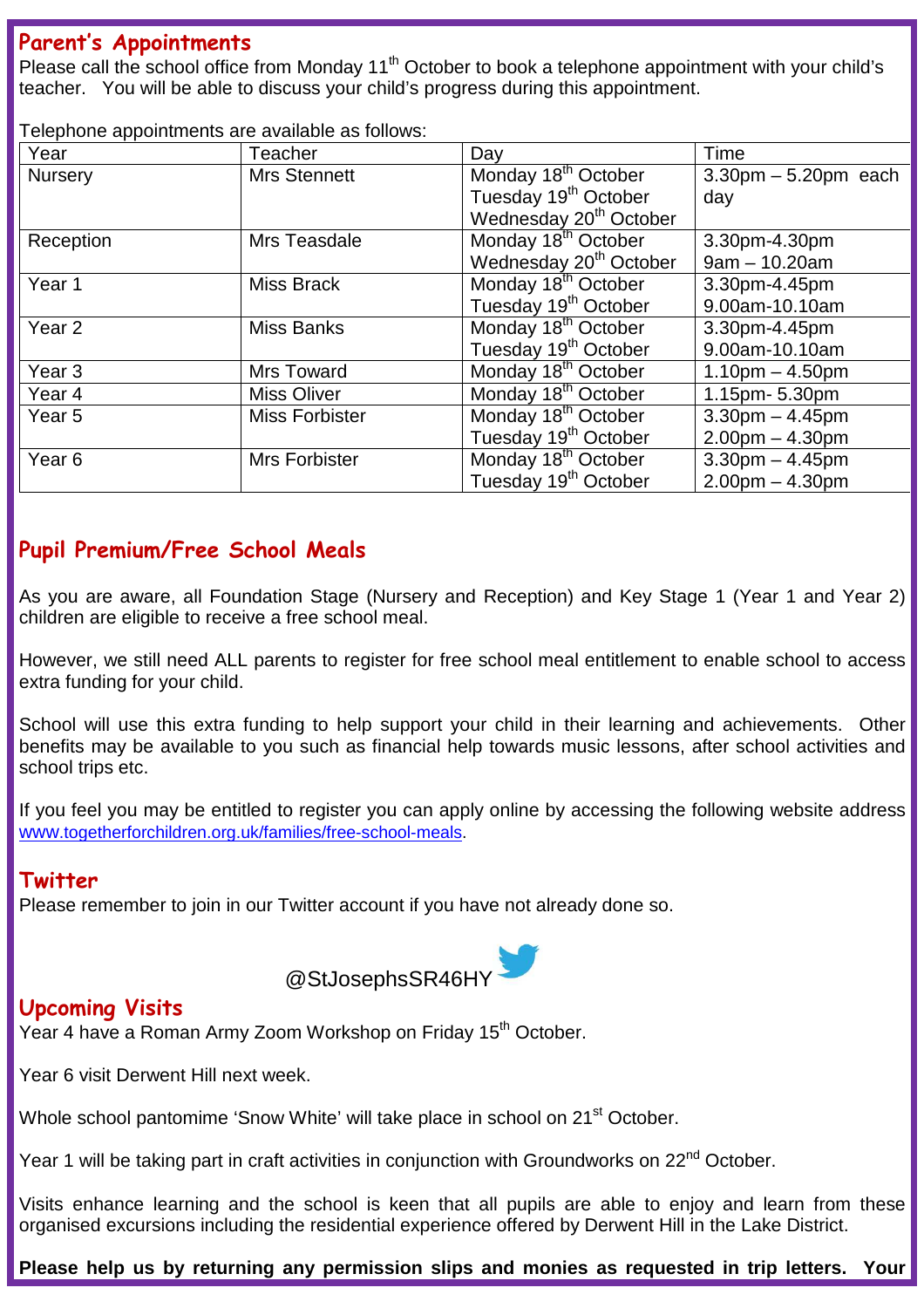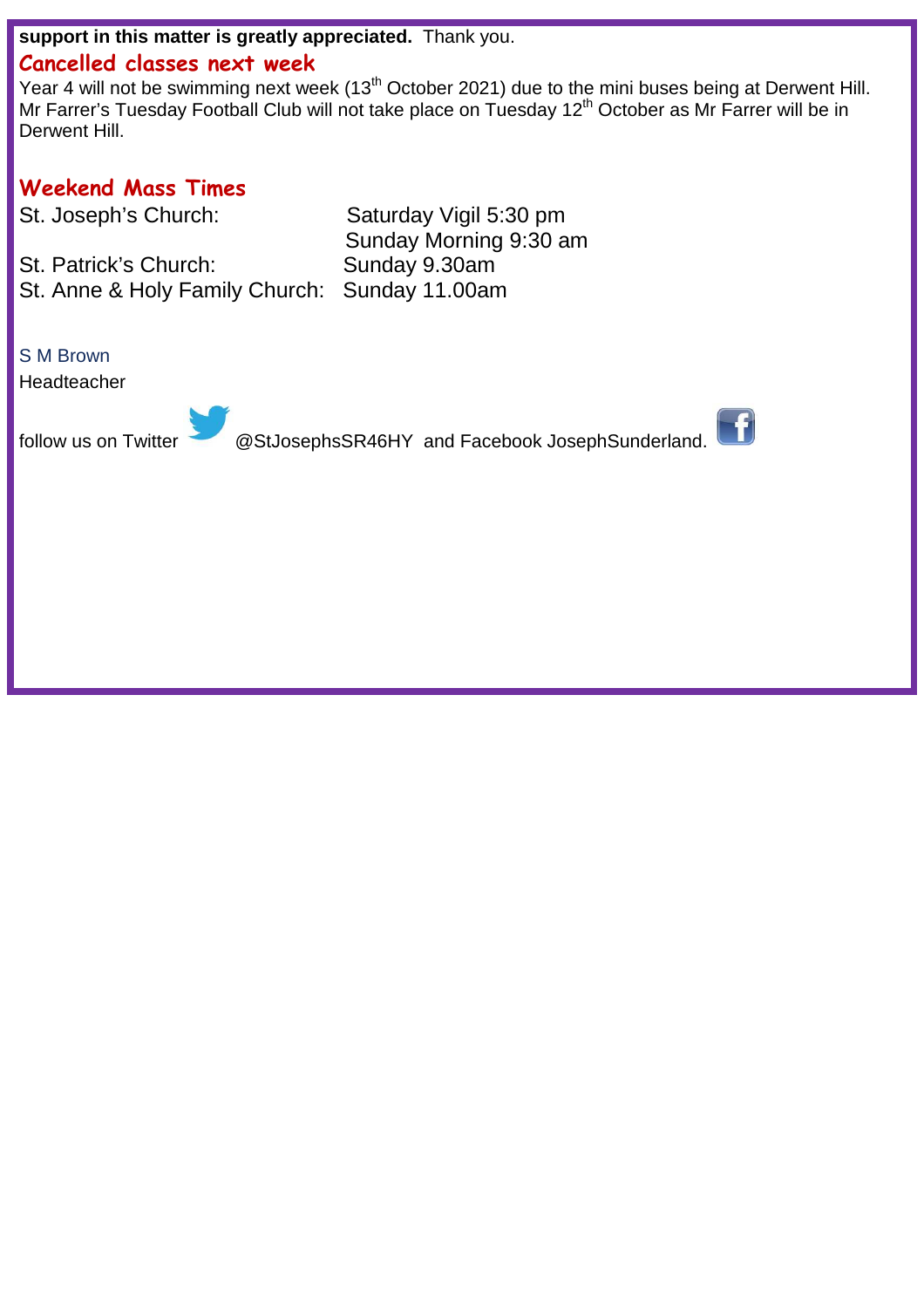# **Calendar of Events 2021-22**



| $\ddot{\ddagger}$                           | Primary St.                                             |
|---------------------------------------------|---------------------------------------------------------|
| September 2021                              |                                                         |
| 6 <sup>th</sup> September                   | <b>INSET - school closed for pupils</b>                 |
| 7 <sup>th</sup> September                   | Beginning of term for children                          |
| 7 <sup>th</sup> -10 <sup>th</sup> September | Whole School Art Day                                    |
| 15 <sup>th</sup> September                  | Whole School Mass in School only for pupils             |
| 15 <sup>th</sup> September                  | Weekly swimming starts for Y4                           |
| 15 <sup>th</sup> September                  | Whole School Mass in hall                               |
| 24 <sup>th</sup> September                  | Reception Curriculum Meeting 2.45pm                     |
| 24 <sup>th</sup> September                  | Year 2 Liturgical Prayer                                |
| 28 <sup>th</sup> September                  | Nursery Curriculum Meeting 9 am & 2.45pm                |
| 28 <sup>th</sup> September                  | Year 2 Walkwise Programme                               |
| 28 <sup>th</sup> September                  | Derwent Hill Meeting 5pm                                |
| October 2021                                |                                                         |
| 5 <sup>th</sup> October                     | Year 2 Walkwise Programme                               |
| 7 <sup>th</sup> October                     | Year 6 Beamish school trip                              |
| 8 <sup>th</sup> October                     | Year 6 Liturgical Prayer                                |
| 8 <sup>th</sup> October                     | World Mental Health Day                                 |
| 8 <sup>th</sup> October                     | Year 4 Groundworks project                              |
| 11 <sup>th</sup> -15 <sup>th</sup> October  | Derwent Hill Year 6                                     |
| 12 <sup>th</sup> October                    | Year 2 Walkwise Programme                               |
| 15 <sup>th</sup> October                    | Year 1 Liturgical Prayer                                |
| 18 <sup>th</sup> & 19 <sup>th</sup> October | Parents Evenings Nursery-Year 6                         |
| 21 <sup>st</sup> October                    | Whole School Pantomime - Snow White                     |
| 22 <sup>nd</sup> October                    | Year 1 Groundworks Craft Activities                     |
| 22 <sup>nd</sup> October                    | School Closes for Autumn Half Term                      |
| November 2021                               |                                                         |
| 1 <sup>st</sup> November                    | Children return to school                               |
| 5 <sup>th</sup> November                    | Year 4 Liturgical Prayer                                |
| 8 <sup>th</sup> -12 <sup>th</sup> November  | Year 2 Phonics Screening                                |
| 9 <sup>th</sup> November                    | Key Stage 1 (Years 1 & 2) Curriculum Meeting 2.45pm     |
| 9 <sup>th</sup> November                    | Year 6 Puberty Talk                                     |
| 9 <sup>th</sup> November                    | Year 2 Groundworks project                              |
| 11 <sup>th</sup> November                   | Flu immunisations Reception-Year 6                      |
| 12 <sup>th</sup> November                   | Year 3 Liturgical Prayer                                |
| 15 <sup>th</sup> 19 <sup>th</sup> November  | Anti-Bullying Week                                      |
| 19 <sup>th</sup> November                   | Year 5 Liturgical Prayer Christ the King                |
| 26th November Inset Day                     | <b>School Closed</b>                                    |
| December 2021                               |                                                         |
| 8 <sup>th</sup> December                    | Nursery Nativity Play 9.30am and 2.30pm                 |
| 9 <sup>th</sup> December                    | Key Stage 1 (Year 1&2) Nativity Play 9.30am and         |
|                                             | 2.00pm                                                  |
| 10 <sup>th</sup> December                   | Year 1 and Year 2 visit to Sunderland Empire to see     |
|                                             | 'Snow White'                                            |
| 10 <sup>th</sup> December                   | Reception Nativity Play 2.30pm                          |
| 13 <sup>th</sup> December                   | Nursery Christmas Parties am and pm                     |
| 14 <sup>th</sup> December                   | Reception Christmas Party pm                            |
| 15 <sup>th</sup> December                   | Key Stage 2 (Year 3 - Year 6) Carol Service in Church - |
|                                             | 2.00pm                                                  |